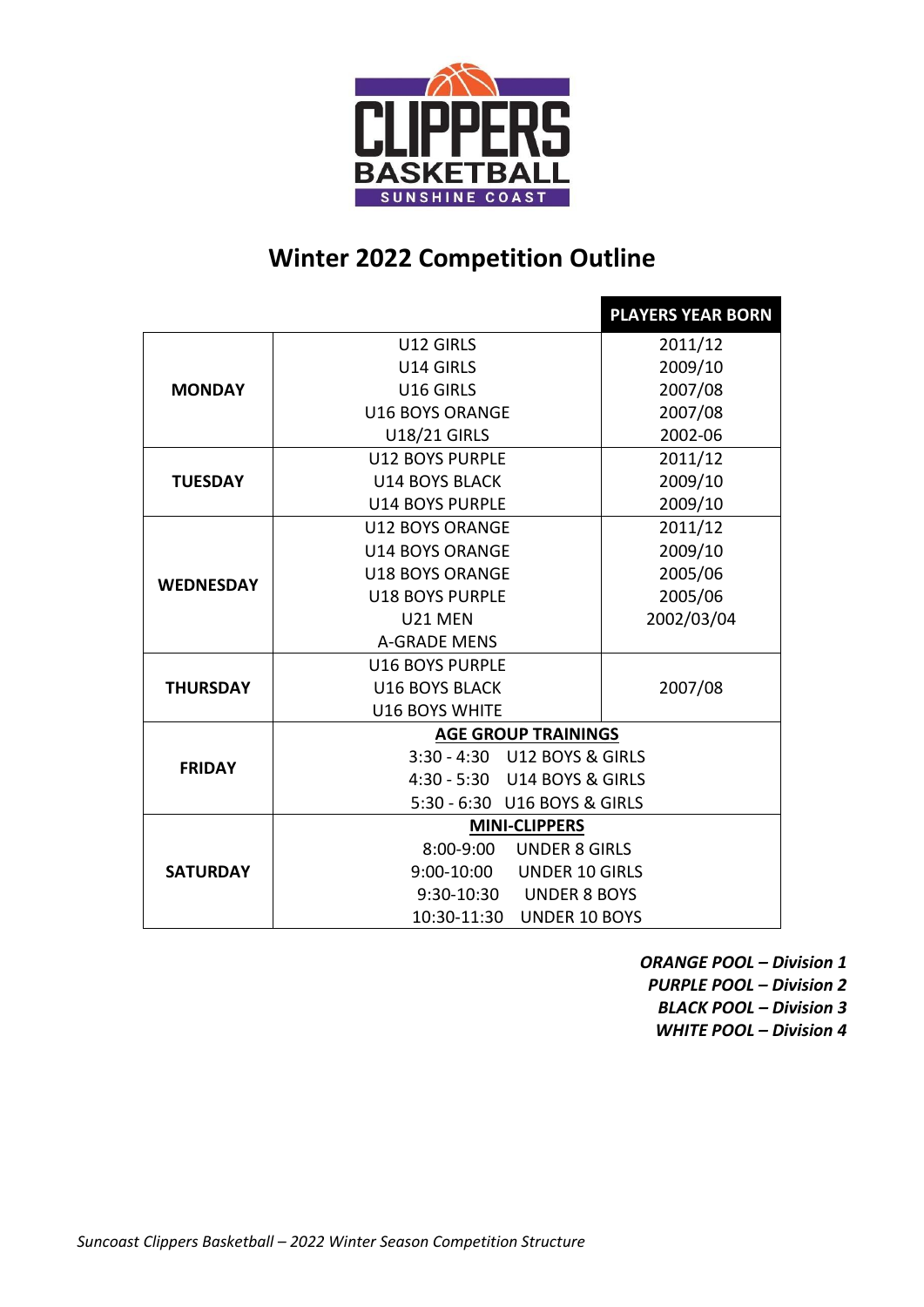#### **Basketball QLD Registration**

\$2.81 - 12-month BQ registration

#### **Term Miniball Fee**

#### \$99 per term

Late starts available, the fee will be pro rata for the remining weeks in the term at \$12 per session

Winter 2022 term start & end dates

**Term 2** – Commences Saturday 23<sup>rd</sup> April and last session Saturday 18<sup>th</sup> June.

Term 3 – Commences Saturday 16<sup>th</sup> July and last session Saturday 3<sup>rd</sup> September.

### *Junior Registration Fees***\***

#### **Basketball QLD Registration**

\$72.84 - 12-month BQ registration and insurance fee **Phoenix Affiliation** \$30.00 – Full Summer Season

**Club/Game Fees\* – Options for 16-round season + Finals**

#### **OPTION 1 – FULL SUMMER SEASON – EARLY BIRD**

\$200 + \$30 Affiliation if paid before midnight Sunday 24<sup>th</sup> April 2022

**OPTION 2 – FULL SUMMER SEASON FEE**

\$230 + \$30 Affiliation if paid after midnight Sunday 24th April 2022

*\*All Winter 2022 fees must be paid prior to the end of Term 2 (round 9) to secure your position in that team for the remainder of the winter season in Term 3.*

### *Senior Men's & Women's Registration Fees***\***

#### **Basketball QLD Registration**

\$72.84 - 12-month BQ registration and insurance fee

**Phoenix Affiliation**

\$30.00 – Full Winter season

#### **Club/Game Fees – Full Winter Season 16 rounds + Finals**

Early Bird \$230 + \$30 Affiliation if paid before midnight Sunday 24th April 2022 Full Fee \$280 + \$30 Affiliation if paid after midnight Sunday 24th April 2022

Casual fill ins if approved by games coordinator to pay \$20 on the night with a max of 3 fill ins per person per season before having to pay full fees.

Juniors already playing in a Clippers Basketball competition can play in the Senior competition with approval for a \$100 second competition games fee for the winter season or \$50 per term (see admin to arrange payment)

#### **\*Payment plans for club/game fees will be considered by request.**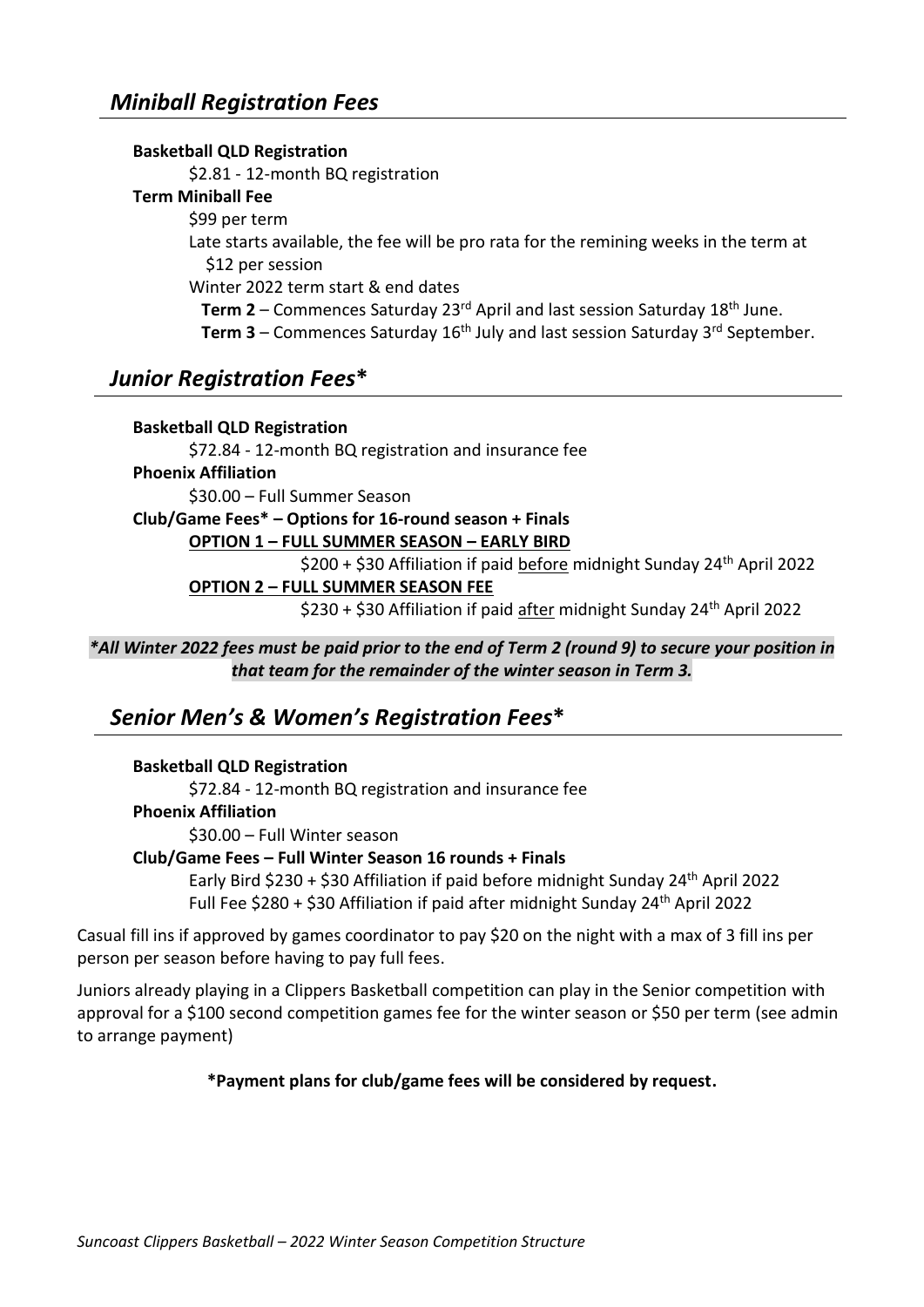# **Winter 2022 Junior & Senior Competition Structure**

|                                    | <b>JUNIORS &amp; SENIOR MEN</b> |             |                               |              |                                  |
|------------------------------------|---------------------------------|-------------|-------------------------------|--------------|----------------------------------|
| <b>ROUND</b>                       | <b>Mon</b>                      | <b>Tues</b> | Wed                           | <b>Thurs</b> | <b>Friday</b><br><b>Training</b> |
| 1                                  | $25/4*$                         | 26/4        | 27/4                          | 28/4         |                                  |
| $\overline{2}$                     | $2/5*$                          | 3/5         | 4/5                           | 5/5          |                                  |
| 3                                  | 9/5                             | 10/5        | 11/5                          | 12/5         | 13/5                             |
| $\overline{\mathbf{4}}$            | 16/5                            | 17/         | 18/5                          | 19/5         | 20/5                             |
| 5                                  | 23/5                            | 24/5        | 25/5                          | 26/5         | 27/5                             |
| 6                                  | 30/5                            | 31/5        | 1/6                           | 2/6          | 3/6                              |
| $\overline{\mathbf{z}}$            | 6/6                             | 7/6         | 8/6                           | 9/6          |                                  |
| 8                                  | 13/6                            | 14/6        | 15/6                          | 16/6         | 17/6                             |
| 9                                  | 20/6                            | 21/6        | 22/6                          | 23/6         | 24/6                             |
|                                    |                                 |             | <b>TERM 2/3 HOLIDAY BREAK</b> |              |                                  |
| 10                                 | 11/7                            | 12/7        | 13/7                          | 14/7         | 15/7                             |
| 11                                 | 18/7                            | 19/7        | 20/7                          | 21/7         | 22/7                             |
| 12                                 | 25/7                            | 26/7        | 27/7                          | 28/7         | 29/7                             |
| 13                                 | 1/8                             | 2/8         | 3/8                           | 4/8          | 5/8                              |
| 14                                 | 8/8                             | 9/8         | 10/8                          | 11/8         | 12/8                             |
| 15                                 | 15/8                            | 16/8        | 17/8                          | 18/8         | 19/8                             |
| 16                                 | 22/8                            | 23/8        | 24/8                          | 25/8         | 26/8                             |
| 17                                 | 29/8                            | 30/8        | 31/8                          | 1/9          | 2/8                              |
| <b>SEMI FINALS</b>                 | 5/9                             | 6/9         | 7/9                           | 8/9          |                                  |
| <b>WINTER 2022 GRAND FINAL DAY</b> |                                 |             |                               |              |                                  |

**SATURDAY 10TH SEPTEMBER**

**\*GAMES WILL GO AHEAD ON THE PUBLIC HOLIDAYS SCHEDULED FOR THE 25TH APRIL & 2ND MAY \*\*SENIOR MEN GRAND FINALS WILL BE PLAED ON WEDNESDAY 14TH SEPTEMBER (TIMES TBC)**

## **Miniball Dates - Winter 2022**

|                   | <b>TERM 2</b> | <b>TERM3</b> |
|-------------------|---------------|--------------|
| <b>WEEK1</b>      | 23/4          | 16/7         |
| <b>WEEK2</b>      | 30/4          | 23/7         |
| <b>WEEK3</b>      | 7/5           | 30/7         |
| <b>WEEK4</b>      | 14/5          | 6/8          |
| <b>WEEK 5</b>     | 21/5          | 13/8         |
| WEEK <sub>6</sub> | 28/5          | 20/8         |
| WEEK <sub>7</sub> | 4/6           | 27/8         |
| <b>WEEK8</b>      | 11/6          | 3/9          |
| WEEK <sub>9</sub> | 18/6          |              |